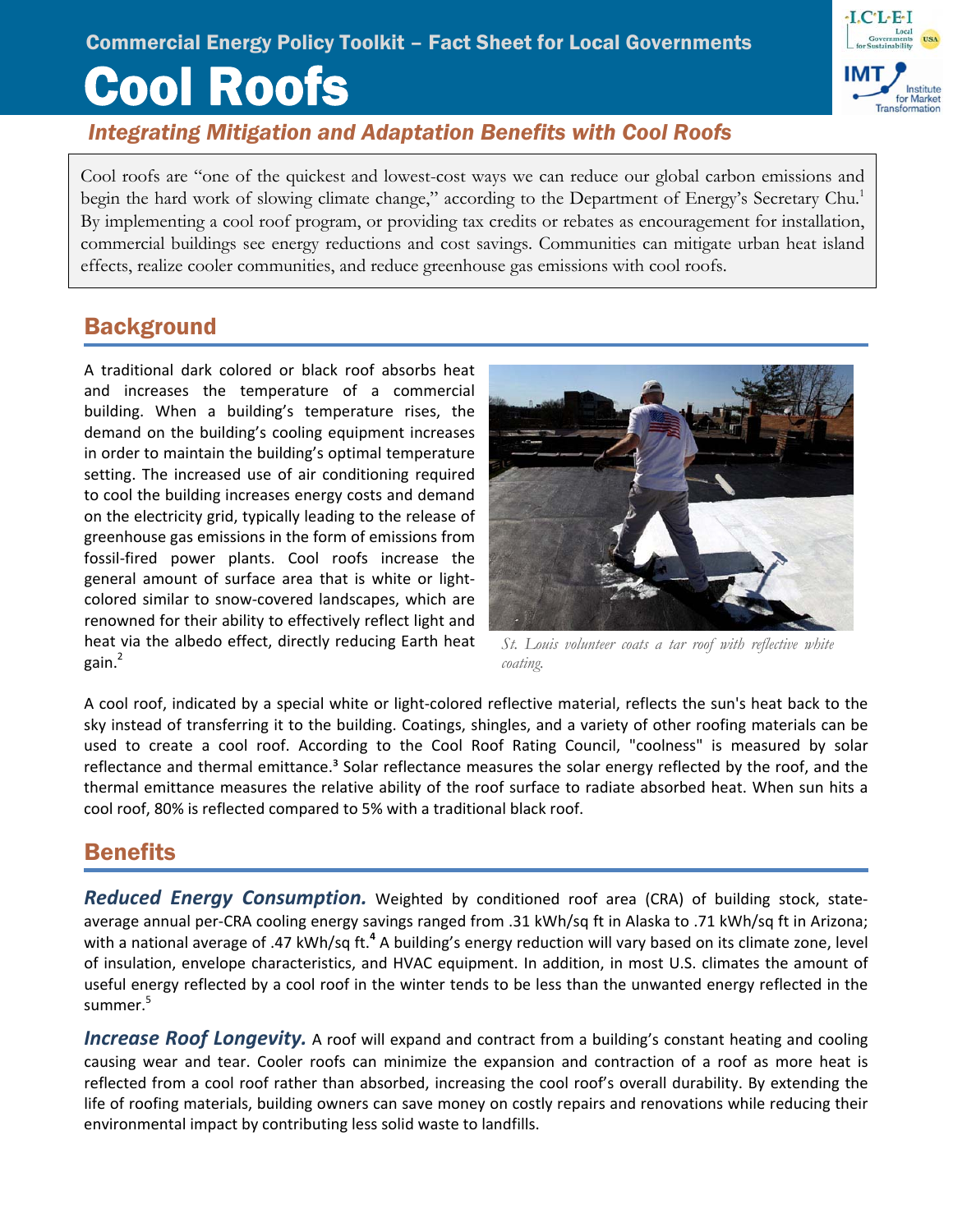

*Reduction in Expenditures.* Based on an annual net energy reduction of 10%, a commercial building with a 1,000 sq ft roof that is converted to a cool roof could expect an annual savings of \$100. According to the California Energy Commission, initial material costs are comparable with traditional roofing materials. Some cool roof products cost less than traditional materials while others cost up to 20% more.<sup>6</sup> A cool roof's solar reflectance can lower the need for roof repairs and the repair of equipment located on the roof, while also reducing the demand on a building's cooling equipment, contributing to equipment longevity and further decreased maintenance costs. These advantages combined with the low cost of implementation make cool roofing a smart long‐term investment.

# Getting Started

Many jurisdictions have committed to reducing their municipal and/or community-level energy consumption and greenhouse gas emissions. A cool roof program can provide the commercial sector with a simple, low‐cost program that provides resources and cost savings to participants, while engaging buildings in the community's greenhouse gas reduction efforts.

#### **Step 1:** *Align with a Climate Action, Sustainability, or Adaptation Plan.*

Whether a community is in the initial phases of an energy efficiency and conservation measures plan, greenhouse gas inventory, climate action, sustainability, or adaptation plan, consider using a Cool Roof program as an implementation strategy for reducing emissions, energy consumption, and/or urban heat island effect.

#### **Step 2:** *Collaborate with the Local Utility.*

Similar to lighting or mechanical upgrades, local or municipal utilities may also provide rebates and incentives for cool roofs. Traditionally, local governments and utilities both have a common goal of reducing energy consumption and demand. Through collaboration, the program can promote cool roofs as a cost-effective and low-risk approach to reducing cooling loads, demand on the electricity grid, and peak demand during the summer months.

#### **Step 3:** *Promote the Local Economy Through Green Jobs***.**

New York City's Cool Roofs program found success through the use of volunteers, corporate workdays, and job training programs. Join forces with a job training program and provide skills to unemployed or transitioning workers to create an additional community benefit.

# Existing Policies or Programs

#### *New York City, NY: Cool Roofs*

<http://www.nyc.gov/coolroofs>



- **Affected Property Types:** Any building type, but not all roof types are eligible.
- **Key Requirements:**
	- o City code requires new buildings have 75 percent of the roof area covered with reflective, white coating or ENERGY STAR® rated as highly reflective.
	- o Roof must be in good condition and without water pooling.
	- o Building owner must purchase materials to coat building roof.

For Access to the Commercial Buildings Toolkit visit http://www.icleiusa.org/commercialenergypolicytoolkit For Further Information on Local Sustainability visit www.icleiusa.org & www.imt.org

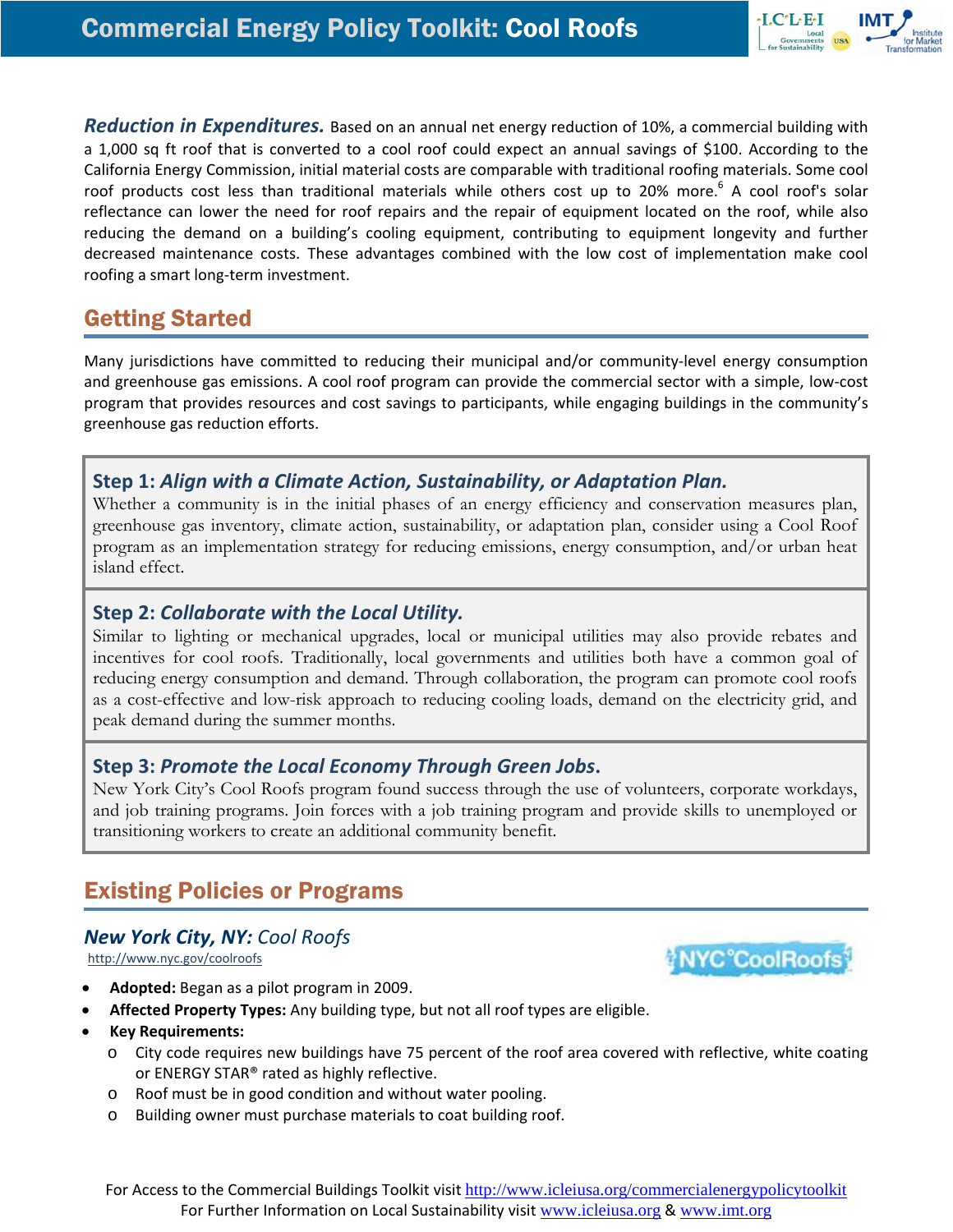### *Philadelphia, PA: Cool Roof Code*

<http://legislation.phila.gov/attachments/10096.pdf>

- **Enacted:** May 2010 **/ Effective:** 2010
- **Affected Property Types:** All new commercial and residential construction and additions to existing buildings.
- **Key Requirements:**
	- o Roof Coverings over conditioned spaces on low‐slope roofs (roof slope <2:12) must be ENERGY STAR rated as highly reflective.
	- o "Develop Cool Roof Code" and "Create Neighborhood Competitions" are initiatives outlined in Philadelphia's GreenWorks Plan under Target 2: Reduce citywide building energy consumption by 10 percent. In 2010, RetroFIT Philly launched the "Coolest Block Contest."

#### *Houston, TX: Commercial Energy Conservation Code‐Cool Roofs*

[http://documents.publicworks.houstontx.gov/documents/divisions/planning/enforcement/](http://documents.publicworks.houstontx.gov/documents/divisions/planning/enforcement/houston_commercial_energy_conservation_code_3rdprinting.pdf) houston commercial energy conservation code 3rdprinting.pdf

- **Adopted:** April 29, 2008 **/ Effective:** August 1, 2008
- **Affected Property Types:** All new and existing buildings that undergo construction or additions including commercial, industrial, multi-family units of three or more, and other buildings types with the exception of low‐rise residential buildings.
- **Key Requirements:**
	- o Roofing products must be verified by the Cool Roof Rating Council (CRRC).
	- o All roofs shall comply with the insulation values of the Commercial Energy Conservation Code.
	- o Low slope roofs up to 2:12 shall be provided with a roof covering where the exterior surface has:
		- A minimum total solar reflectance of 0.70 and
		- A minimum thermal emittance of 0.75.

# Complementary Policies



#### *Complementary policies can make cool roof programs much more effective.*

- **Creating or updating existing commercial building codes** or standards can increase efficiency in design, construction, and improvements.
- **Adaptation policies** aimed at reducing the urban heat island effect, reducing smog and air pollution, reducing urban air temperature, and enhancing public health align with the benefits of Cool Roofs programs.